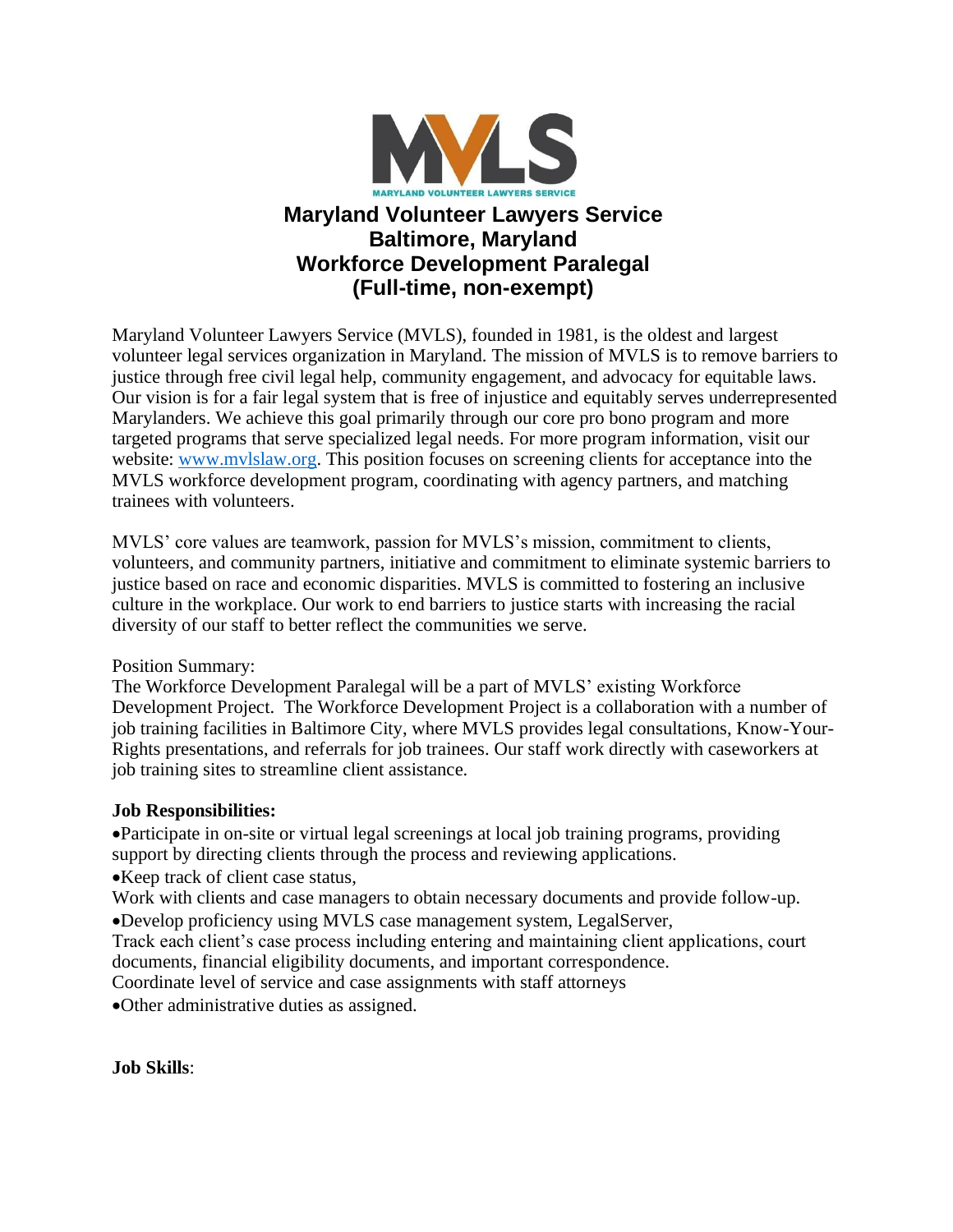- •Client-centered customer service skills are essential
- ·Excellent computer, data entry, and organization skills
- •Detail oriented, organized, and able to manage a high volume of documents
- •Works well with others; team player
- •Strong written and oral communication skills essential

#### **Experience & Education**:

- •At least 2 years of administrative, customer service, or legal experience is preferred
- •A paralegal certificate from accredited institution is a plus
- •Computer and data entry experience required
- •Proficient in Microsoft Office suite of programs, i.e., Outlook, Word, Excel.

•Demonstrated commitment through work experience, lived experience or volunteer experience to communities, such as: Children, domestic workers, economically disadvantaged people, Immigrants and refugees, Incarcerated and formerly incarcerated people, LGBTQ people, People of color, People with disabilities, People with HIV/AIDS, Sex workers, Victims of crime and abuse, and Women and girls.

#### **Compensation & Benefits**

Salary range is \$38,000 - \$45,000 commensurate on experience with excellent benefits including: 3 health insurance plans to choose from (MVLS fully covers the monthly premium for 2 of them), dental and vision insurance, a flexible spending plan to reimburse employees with pre-tax dollars for out of pocket medical expenses, group life insurance, accidental death and dismemberment insurance, short and long term disability coverage, a 403(b) retirement plan with a 2% match and the possibility of an additional contribution from MVLS, a monthly commuter stipend equal to the value of an MTA pass, 20 vacation days, 2 personal days,10 sick days and 14 paid holidays per year.

#### **Job Location**

This position is currently partially remote and partially in office due to the Covid-19 pandemic.  When MVLS determines that conditions permit employees to return to the office full time, this will be an in-office position.

### **Hiring & Interview Process**

Submit a cover letter, resume, and three professional references from employers or school via email with "Position Title" in the subject line to myls@mylslaw.org by 4 weeks from when the application is posted. Applicants are encouraged to address the core values stated at the top of this job posting in their cover letters. *Please, no telephone calls.*

This application was posted on April 26, 2022. MVLS generally begins scheduling interviews after the four-week application window has ended. Initial interviews with the hiring committee are scheduled for 45 minutes. For advancing candidates, a second 60-minute interview is held with the hiring committee and the Executive Director. Interview questions are provided in advance. Reference checks are made for final candidates. The interview process generally takes about four weeks.